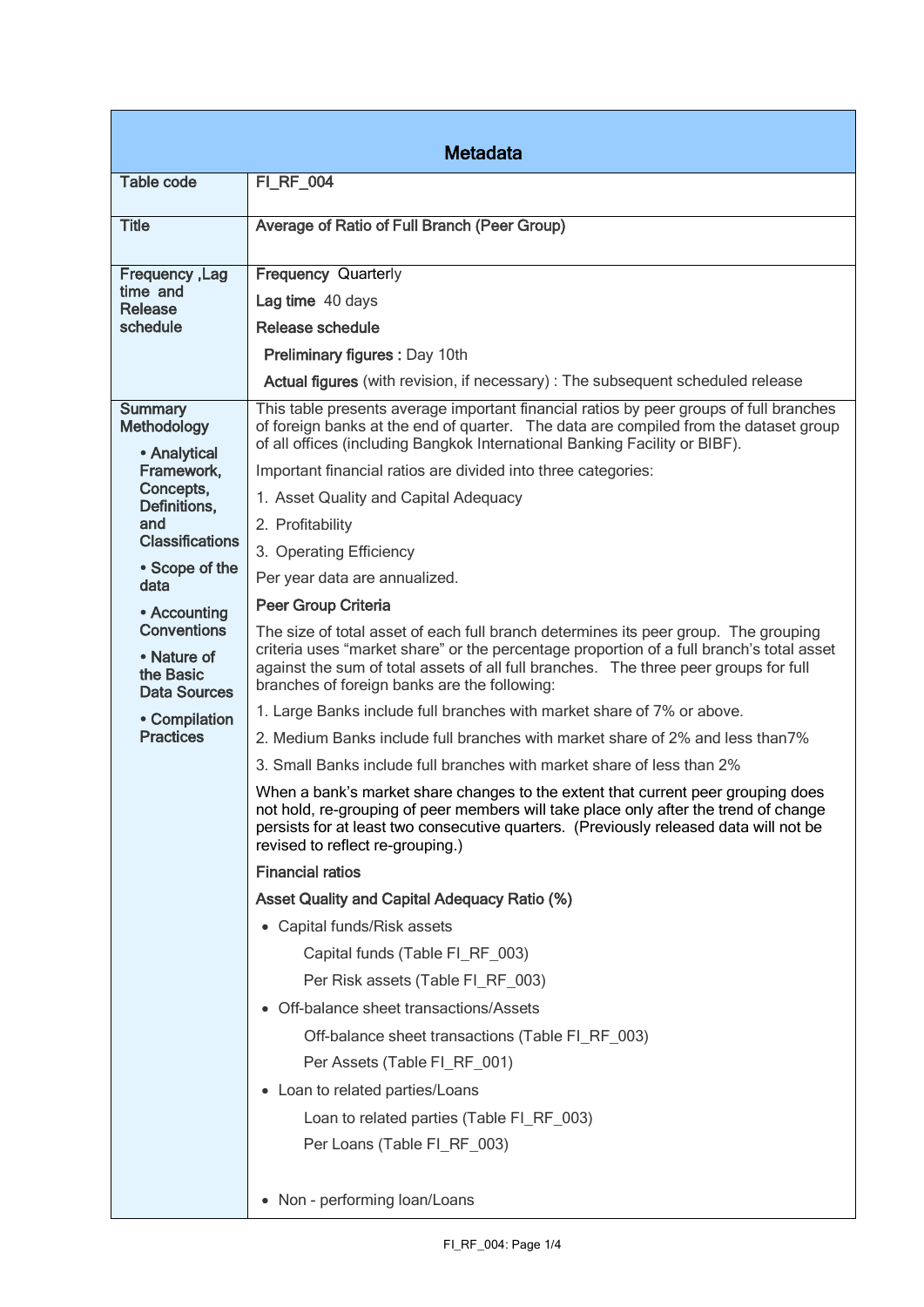|           | Non - performing loan (NPL) (Table FI_RF_003)                                                                                                                   |
|-----------|-----------------------------------------------------------------------------------------------------------------------------------------------------------------|
|           | Per Loans (Table FI_RF_003)                                                                                                                                     |
|           | • Actual allowance/Required allowance                                                                                                                           |
|           | Actual allowance (Table FI RF 003)                                                                                                                              |
|           | Per Required allowance (Table FI_RF_003)                                                                                                                        |
|           | • Problem assets/Assets plus allowance                                                                                                                          |
|           | Problem assets (Table FI_RF_003)                                                                                                                                |
|           | Per Assets plus allowance (Table FI RF 003)                                                                                                                     |
| $\bullet$ | Loans/Deposits                                                                                                                                                  |
|           | Loans (Table FI_RF_003)                                                                                                                                         |
|           | Per Deposits (Table FI_RF_001)                                                                                                                                  |
|           | • Liquidity/Deposits and short-term borrowings                                                                                                                  |
|           | Liquidity consists of deposits at Bank of Thailand, cash in vaults and cash<br>center, and unobligated securities.                                              |
|           | Per Basis for calculating liquidity ratio, i.e. deposits plus foreign borrowing of<br>less than 1 year maturity, plus others as determined by Bank of Thailand. |
|           | <b>Profitability Ratio (%)</b>                                                                                                                                  |
|           | • Interest income and dividend/Average net assets (Per year)                                                                                                    |
|           | Interest income and dividend (Table FI_RF_002)                                                                                                                  |
|           | Per Average net assets (net acceptances) (Table FI_RF_003)                                                                                                      |
| $\bullet$ | Interest expenses/Average net assets (Per year)                                                                                                                 |
|           | Interest expenses (Table FI_RF_002)                                                                                                                             |
|           | Per Average net assets (net acceptances) (Table FI_RF_003)                                                                                                      |
|           | • Net interest income/Average interest earning assets (Per year) (NIM)                                                                                          |
|           | Net interest income and dividend (Table FI_RF_002)                                                                                                              |
|           | Per Average interest earning assets                                                                                                                             |
|           | • Non - interest income/Average net assets (Per year)                                                                                                           |
|           | Non - interest income (Table FI_RF_002)                                                                                                                         |
|           | Per Average net assets (net acceptances) (Table FI_RF_003)                                                                                                      |
| $\bullet$ | Operating expenses/Average net assets (Per year)                                                                                                                |
|           | Operating expenses (Table FI RF 002)                                                                                                                            |
|           | Per Average net assets (net acceptances) (Table FI_RF_003)                                                                                                      |
|           | • Profit (loss) from operation/Average net assets (Per year)                                                                                                    |
|           | Profit (loss) from operation (Table FI_RF_003)                                                                                                                  |
|           | Per Average net assets (net acceptances) (Table FI_RF_003)                                                                                                      |
| $\bullet$ | Net profit (loss)/Average net assets (Per year) (ROA)                                                                                                           |
|           | Net profit (loss) (Table FI_RF_002)                                                                                                                             |
|           | Per Average net assets (net acceptances) (Table FI_RF_003)                                                                                                      |
|           | Non-interest income/Total income                                                                                                                                |
|           | Non-interest income (Table FI_RF_002)                                                                                                                           |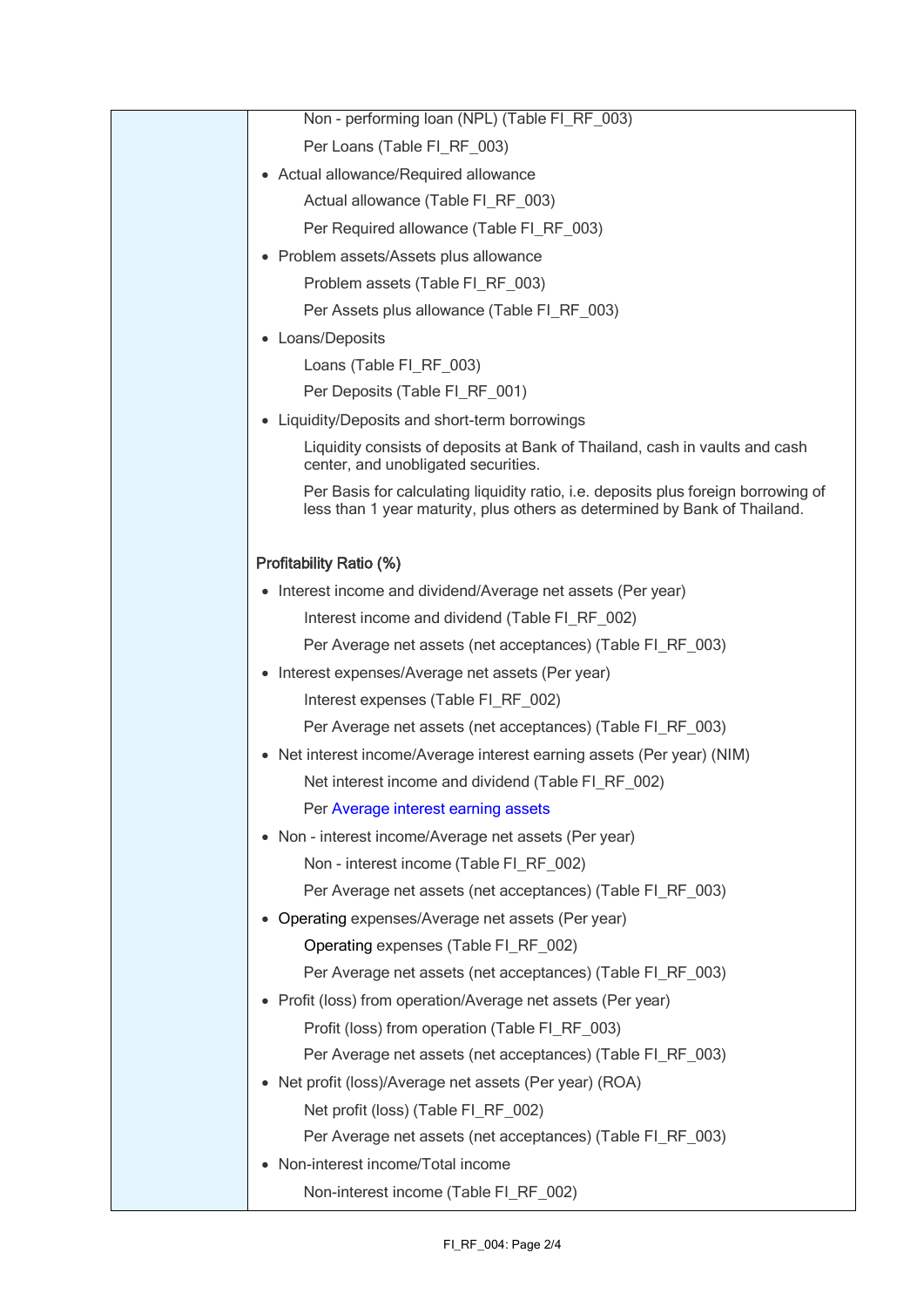|                      | Per Total income (Table FI_RF_003)                                                                             |
|----------------------|----------------------------------------------------------------------------------------------------------------|
|                      | • Gain (loss) on investments in securities/Non-interest income                                                 |
|                      | Gain (loss) on investments in securities (Table FI_RF_002)                                                     |
|                      | Per Non-interest income (Table FI_RF_002)                                                                      |
|                      | • Gain (loss) on foreign exchanges/Non-interest income                                                         |
|                      | Gain (loss) on foreign exchanges (Table FI RF 002)                                                             |
|                      | Per Non-interest income (Table FI_RF_002)                                                                      |
|                      | • Fee and services income/Non-interest income                                                                  |
|                      | Fee and services income (Table FI_RF_002)                                                                      |
|                      | Per Non-interest income (Table FI_RF_002)                                                                      |
|                      | • Salaries and employee benefits/Operating expenses                                                            |
|                      | Salaries and employee benefits (Table FI_RF_002)                                                               |
|                      | Per Operating expenses (Table FI_RF_002)                                                                       |
|                      | • Operating expenses/Net interest income and dividend                                                          |
|                      | Operating expenses (Table FI_RF_002)                                                                           |
|                      | Per Net interest income and dividend (Table FI RF 002)                                                         |
|                      | <b>Efficiency Ratio (Millions of Baht)</b>                                                                     |
|                      | • Average net assets/Number of bank's branches                                                                 |
|                      | Average net assets (net acceptances) (Table FI_RF_003)                                                         |
|                      | Per Number of bank's branches (Table FI_RF_003)                                                                |
|                      | • Average net assets/Number of bank's employees                                                                |
|                      | Average net assets (net acceptances)(Table FI_RF_003)                                                          |
|                      | Per Number of bank's employees (Table FI_RF_002)                                                               |
|                      | • Net profit (loss)/Number of bank's employees (Per year)                                                      |
|                      | Net profit (loss) (Table FI_RF_002)                                                                            |
|                      | Per Number of bank's employees (Table FI_RF_002)                                                               |
|                      | • Net profit (loss)/Number of bank's branches (Per year)                                                       |
|                      | Net profit (loss) (Table FI_RF_002)                                                                            |
|                      | Per Number of bank's branches (Table FI_RF_003)                                                                |
|                      | • ATM cards and other e-banking services income/Number of bank's ATM (Per year)                                |
|                      | ATM cards and other e-banking services income (Table FI RF 002)                                                |
|                      | Per Number of bank's ATM (Table FI RF 003)                                                                     |
|                      | Salaries and employee benefits/Number of bank's employees (Per year)<br>$\bullet$                              |
|                      | Salaries and employee benefits (Table FI_RF_002)                                                               |
|                      | Per Number of bank's employees (Table FI_RF_002)                                                               |
|                      |                                                                                                                |
| Source of data       |                                                                                                                |
|                      | Foreign Bank Branches, Consolidated report : Data include IBF operation but exclude<br><b>Non-Retail Banks</b> |
| <b>Accessibility</b> | <b>BOT's website</b>                                                                                           |
|                      | (http://bot.or.th/App/BTWS_STAT/statistics/BOTWEBSTAT.aspx?reportID=423&language=eng)                          |